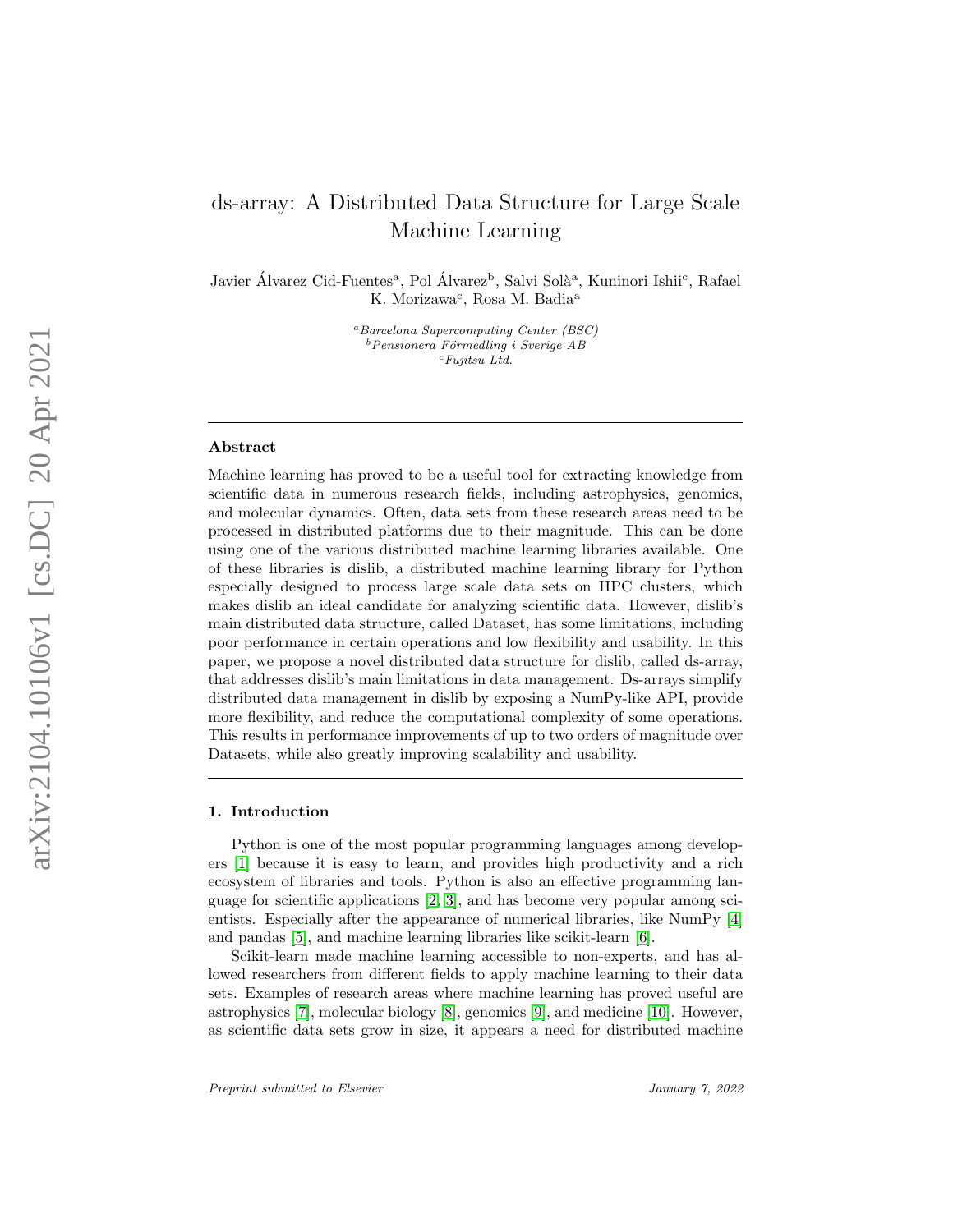learning libraries that can run in traditional computational science platforms like HPC clusters. Towards this, some machine learning libraries, like MLlib [\[11\]](#page-17-9), Dask-ML [\[12\]](#page-17-10), dislib [\[13\]](#page-17-11), and TensorFlow [\[14\]](#page-17-12) have addressed scikit-learn's limitations by being able to run in multiple computers. Among these libraries, dislib is one of the better suited for HPC clusters, as it provides better performance and scalability than other similar libraries when processing large data sets in these environments [\[13\]](#page-17-11). Dislib is built on top of PyCOMPSs programming model [\[15,](#page-18-0) [16\]](#page-18-1), and exposes two main APIs: a data handling interface to manage large scale data as if it was stored locally, and an estimator-based interface that provides the various machine learning models included in the library in an easy-to-use manner.

Although dislib is an efficient and scalable distributed library, its data handling API has some limitations. This API abstracts developers from the management of the data in distributed environments by means of the Dataset structure. Datasets are Python objects that can be operated in a sequential manner, but that are internally parallelized. More precisely, Datasets are collections of samples and labels that are divided in partitions called Subsets. Each Subset can be stored in a different computer, and contains a block of samples and a block of labels, where samples are vectors and labels are numbers. This partitioning strategy is efficient in scenarios where samples are accessed in subsets. However, it is extremely inefficient when accessing the different components of each sample vector. This has a negative impact on the performance of various operations and algorithms included in dislib. In addition to this, Datasets provide a limited API, cannot store samples and labels independently, and provide limited performance for filtering operations (i.e., fetching a group of samples from each Subset).

In this paper, we propose a novel data structure for dislib to address the limitations of Datasets that we call distributed array or ds-array. Ds-arrays are 2-dimensional arrays (i.e., matrices) divided in blocks that can be stored in different computers. Internally, ds-arrays are stored as collections of NumPy arrays or SciPy [\[17\]](#page-18-2) sparse matrices depending on the characteristics of the data. In an effort to make ds-arrays easy to use, we have implemented a NumPylike interface that allows different types of indexing, and other mathematical operations like the mean and the transpose, which are automatically parallelized using PyCOMPSs.

Contrary to Datasets, ds-arrays do not require data to be divided into samples and labels. Instead, in a similar way to NumPy arrays, ds-arrays can represent any kind of numerical data. This makes ds-arrays a more flexible data structure than Datasets, and simplifies dislib's estimator-based API. Moreover, unlike Datasets, ds-arrays can be divided in blocks of an arbitrary size. This improves the performance of data access patterns that are inefficient with Datasets, such as accessing the different components of each sample (i.e., traversing a dsarray along the second dimension). Ds-arrays also simplify dislib's data handling interface due to their NumPy-like API, and achieve significant improvements in the performance of certain operations due to a more efficient implementation that takes advantage of some of PyCOMPSs' latest features.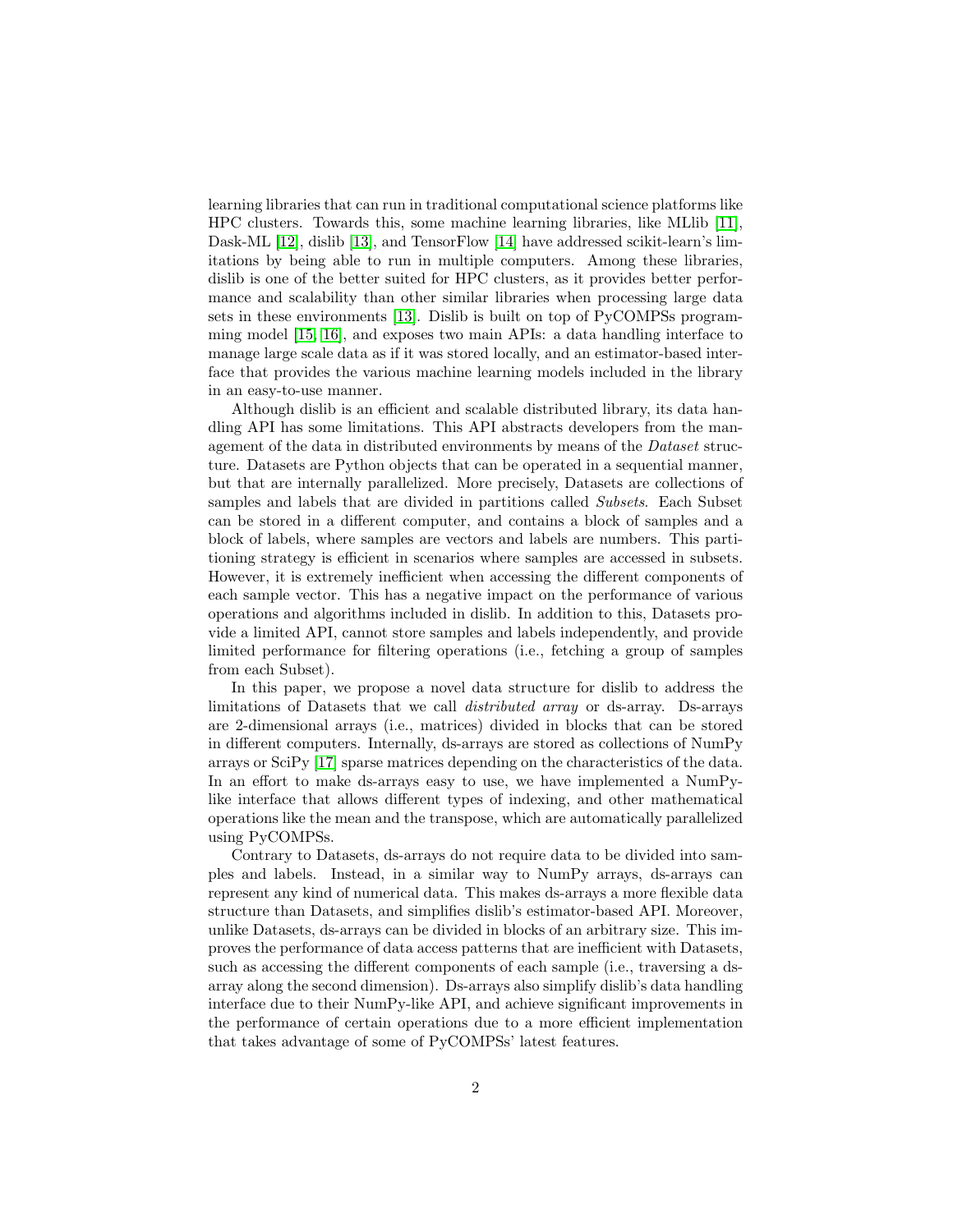The rest of this paper is organized as follows: Section [2](#page-2-0) overviews similar works in the area. Section [3](#page-3-0) contextualizes the contribution of this paper by providing the necessary background. Section [4](#page-6-0) presents this contribution. Section [5](#page-10-0) presents a performance comparison between Datasets and ds-arrays, and Section [6](#page-16-1) concludes the paper.

# <span id="page-2-0"></span>2. Related work

In this section, we list previous works that are similar to ds-arrays in the sense that they provide distributed arrays for Python through a NumPy-like API.

Global Arrays in NumPy (GAiN) [\[18\]](#page-18-3) provides a NumPy-like API on top of the Global Arrays (GA) toolkit [\[19\]](#page-18-4). GAiN re-implement the whole NumPy module, and thus serve as a drop-in replacement for NumPy. GAiN is similar to ds-arrays, but is parallelized with MPI [\[20\]](#page-18-5) and uses the GA toolkit as backend for storing data, while ds-arrays are parallelized with PyCOMPSs and use NumPy arrays and SciPy sparse matrices as backends.

Spartan [\[21\]](#page-18-6) is another drop-in replacement for NumPy that puts a strong emphasis on smart tiling, that is, deciding the most appropriate array partitioning based on the operations that need to be computed. Spartan achieves this by deferring computations. Given a series of array operations, Spartan first creates a computation graph of high-level operators, then runs an optimizer to find the best tiling for the given graph, and finally runs the computations on the available resources. The main priority of the optimizer is to minimize data transfers. The main difference between ds-arrays and Spartan is that ds-arrays are built on top of an existing distributed programming model, while Spartan is an ad-hoc distributed array solution.

Dask [\[22\]](#page-18-7) is a framework for parallel and distributed computing in Python that provides various parallel data structures. One of these structures is the Dask array, which exposes an API similar to NumPy. Dask transforms a sequence of array operations into a graph task, and then schedules the tasks in the available resources following a master-worker approach. Internally, Dask arrays are collections of NumPy arrays that can be stored in different computers. Dask runtime is similar to PyCOMPSs in that both build task graphs and follow a master-worker approach. The main difference between ds-arrays and Dask arrays is that Dask delays the computation of the task graph until an actual result is needed, while ds-arrays submit tasks for execution as soon as operations are carried out. Apart from this, ds-arrays support SciPy sparse matrices as array partitions.

The Helmholtz Analytics Toolkit (HeAT) [\[23\]](#page-18-8) provides distributed arrays (or tensors) for Python based on PyTorch [\[24\]](#page-18-9) and MPI. The motivation behind HeAT tensors is the difficulty in managing PyTorch tensors in distributed environments, such as HPC clusters. HeAT tensors are n-dimensional arrays divided in one or more PyTorch tensors that can be stored and processed using multiple computers. HeAT tensors expose a sequential NumPy-like API, and parallelism and data distribution is automatically handled by HeAT using MPI.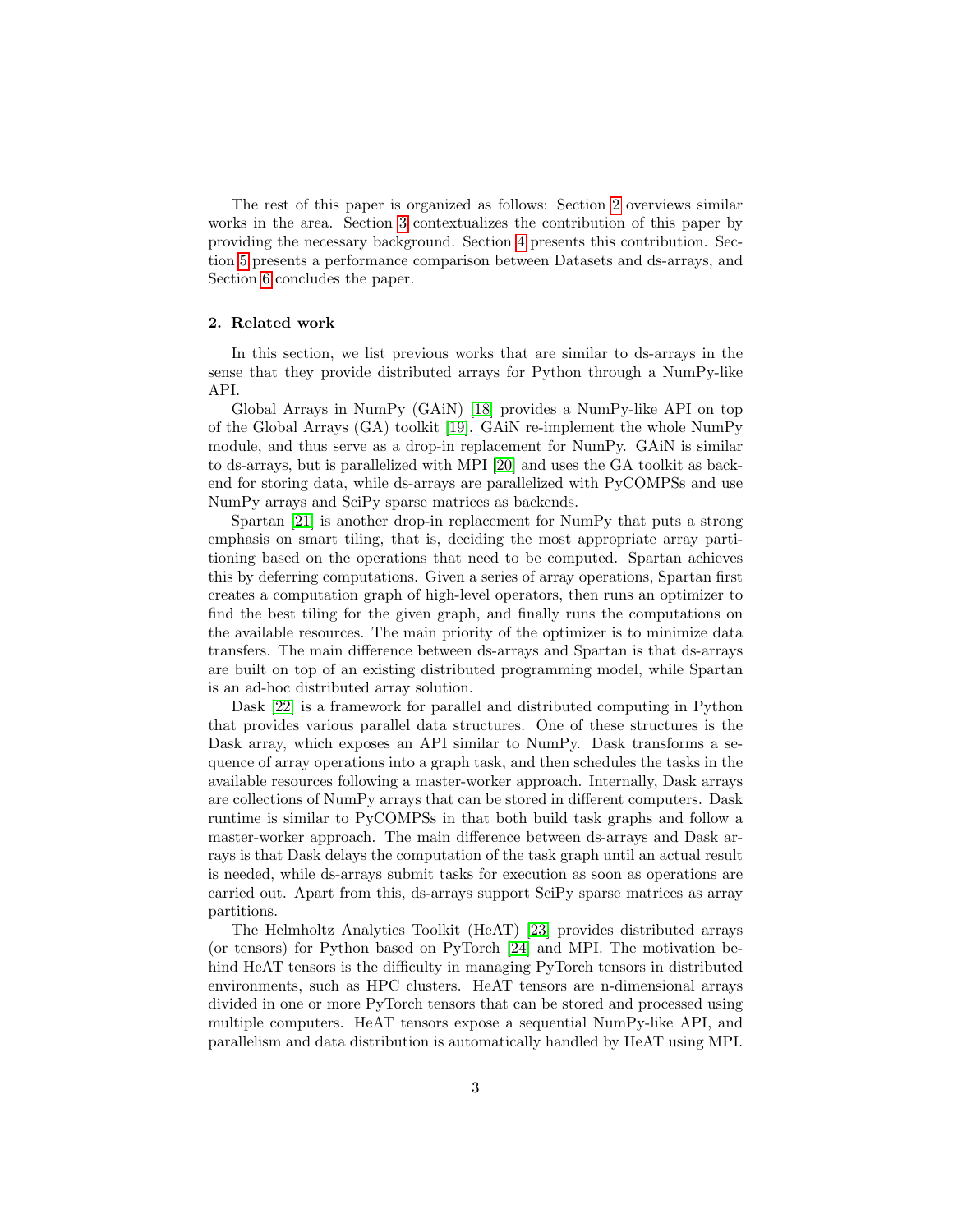Even though HeAT tensors are n-dimensional, they can only be distributed along the first or the second dimension. HeAT supports both CPU and GPU computations, and also provides some machine learning models, such as K-means, directly implemented on top of HeAT tensors. The main differences between the work presented in this paper and HeAT are that ds-arrays are parallelized with PyCOMPSs while HeAT tensors are parallelized with MPI; and that HeAT tensors are built on top of PyTorch while ds-arrays are built on top of NumPy arrays and SciPy sparse matrices.

Legate [\[25\]](#page-18-10) is one the most recent implementations of distributed arrays for Python. Legate is built on top of the Legion task-based programming model [\[26\]](#page-18-11), and provides a drop-in replacement for NumPy. Since Legion consists of a data-driven runtime system that organizes data into distributed logical regions, Legate can be seen as a NumPy abstraction on top of Legion logical regions. Thus, Legate maps arrays to logical regions, and translates array operations to Legion tasks that are executed asynchronously. These tasks are programmed in CUDA or  $C_{++}$ , and are executed in the available nodes leveraging system libraries like OpenBLAS [\[27\]](#page-19-0) and cuBLAS [\[28\]](#page-19-1), and parallel programming models like OpenMP [\[29\]](#page-19-2). One important aspect of Legate is that it provides support for clusters of GPUs and CPUs, which can speed up computations greatly. The main difference between Legate and ds-arrays are that ds-arrays are backed up directly with NumPy arrays and SciPy sparse matrices instead of Legion logical regions.

## <span id="page-3-0"></span>3. Background

This section provides a brief overview on PyCOMPSs and dislib to contextualize the contribution of this paper. The reader can obtain additional details on these two systems in Lordan et. al [\[15\]](#page-18-0), Tejedor et. al [\[16\]](#page-18-1), and Alvarez ´ Cid-Fuentes et. al [\[13\]](#page-17-11).

# 3.1. PyCOMPSs framework

PyCOMPSs is a programming model and runtime that simplifies the development and execution of parallel applications in distributed environments. PyCOMPSs has proven to be an efficient framework for data analytics [\[30\]](#page-19-3). Py-COMPSs' programming model is mainly based on the task annotation, which can be used to define units of computation in the application. PyCOMPSs' runtime analyzes the source code of the annotated application, and distributes these units of computation among the available computational nodes. PyCOMPSs' runtime does this by taking into account data dependencies between tasks to exploit the potential parallelism of the application.

#### 3.1.1. Programming model

A PyCOMPSs application consists of two main parts: main code and task definitions. The main code of the application is regular Python code that calls different functions defined as tasks. To define a function as a task, PyCOMPSs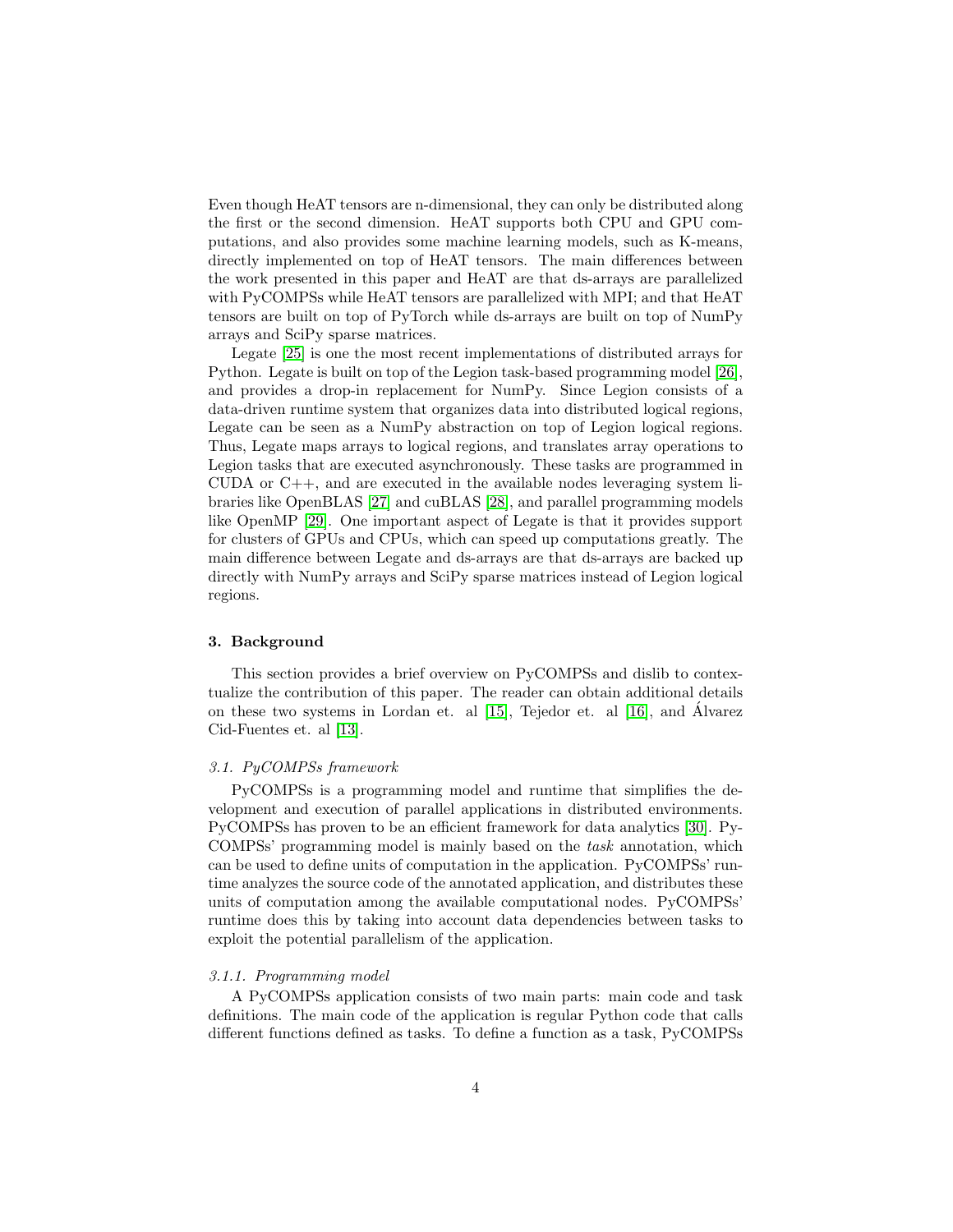provides the @task Python decorator. Figure [1](#page-4-0) shows an example of main code (line 1) and task definition (line 7) of a simple PyCOMPSs program.

```
def main:
2 s = 03
4 for i in range(10):
5 s += multiply(i, i)
6
  7 @task(num1=IN, num2=IN, returns=int)
8 def multiply(num1, num2):
      9 return num1 * num2
```
Figure 1: Example PyCOMPSs application.

The @task decorator can take various arguments that PyCOMPSs' runtime uses during the execution of the application. The most important of these arguments are parameter type, parameter direction, and return type. Parameter type indicates the type of a task argument (e.g., integer), parameter direction indicates whether the argument of a task is read or written within the task, and return type indicates the type of the returned value.

#### 3.1.2. Runtime

PyCOMPSs' runtime has a master-worker architecture. The master process executes the main code of the application, while workers execute the different tasks. Typically, master and workers run on different computational nodes. The master process inserts a new task into a dependency graph every time that the main code of the application calls a function that has been annotated as a task. At the same time, the master process continuously monitors this dependency graph, and sends dependency-free tasks to available workers for execution. A task becomes dependency-free when all of its inputs are available. PyCOMPSs' runtime infers data dependencies between tasks by looking at the parameter directions in the task decorators.

Task scheduling is asynchronous. This means that the master process does not wait for the results of a task unless there is an explicit synchronization point in the main code of the application. In Figure [1](#page-4-0) (line 5), s does not contain the actual value returned by multiply. Instead, s is a placeholder or future object. To retrieve the actual contents of a future object, developers can use the compss\_wait\_on(object) call.

## 3.2. dislib

Dislib [\[13\]](#page-17-11) is a distributed machine learning library built on top of Py-COMPSs programming model. In essence, dislib is a collection of PyCOMPSs applications exposed through two main APIs: an estimator-based interface and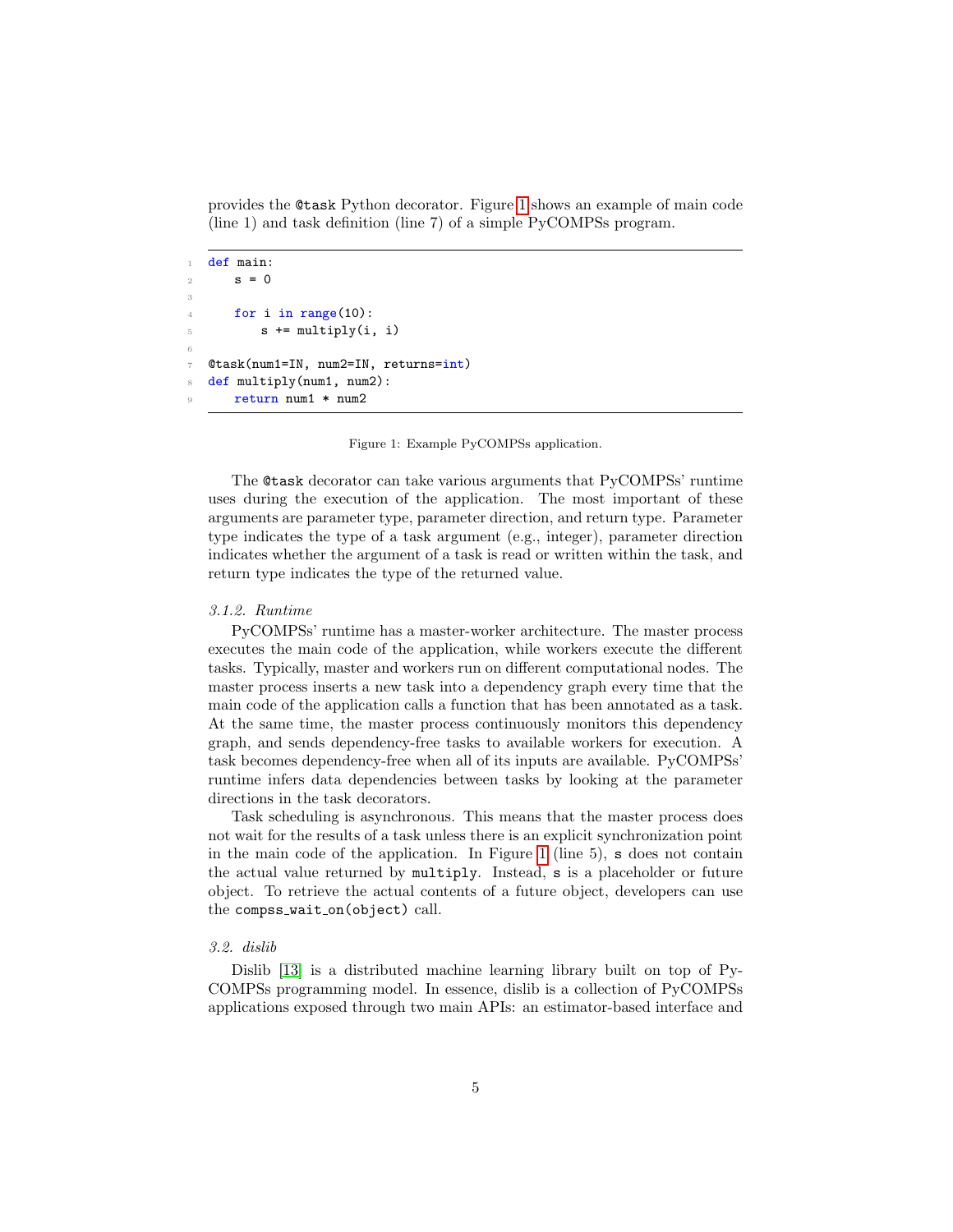a data handling interface. The estimator-based interface is inspired by scikitlearn and provides easy access to the different machine learning algorithms included in dislib. An estimator is anything that learns from data. For example, a K-means estimator learns the optimal cluster centers given a collection of samples. Dislib's data handling interface provides functions to manage distributed data in a simple manner. This includes loading data from disk in parallel, and reading and writing this data in a way that abstracts developers from manually handling data partitions and transfers.

All dislib estimators and functions are internally parallelized with PyCOMPSs. This means that calls to dislib operators generate multiple tasks that are executed in the available workers. In the following sections, we describe dislib's interfaces in more detail.

#### 3.2.1. Data management

<span id="page-5-0"></span>Dislib's data handling interface is based on the Dataset and Subset classes. A Dataset is a collection of samples and labels, where each sample is an ndimensional vector, and each label is a number that represents the category of a sample. Datasets are divided in Subsets that can be stored remotely. Internally, Subsets store a set of samples and labels as two NumPy arrays of size  $N \times M$ and  $N \times 1$  respectively, where N is the number of samples and M is their dimensionality (i.e., the number of features). Samples can also be stored as SciPy CSR matrices in the case of sparse data. Figure [2](#page-5-0) shows the internal structure of a Dataset.



Figure 2: Internal structure of a Dataset.

Dislib also provides routines to load data from one or multiple files into a Dataset. These routines create one PyCOMPSs task per Subset, and load the contents of the file/s in parallel. In the case of loading data from a single file, users can decide the size of the Subsets. Loading data in parallel using PyCOMPSs tasks means that Subsets are not stored in local memory, but remotely and represented with future objects. Nevertheless, users can interact with Dataset objects as if they were stored locally. In order to retrieve the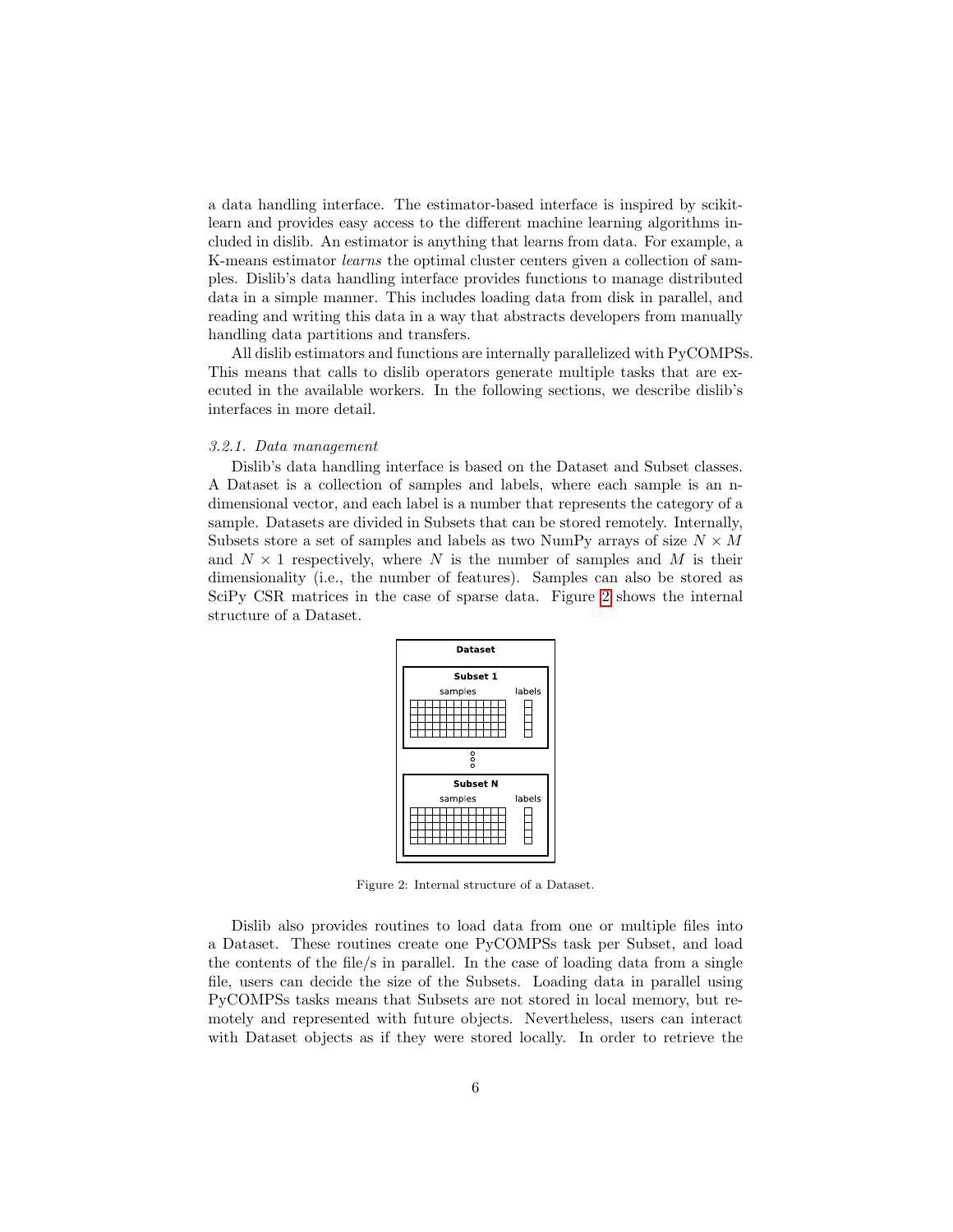actual contents of a Dataset, users can access class attributes samples and labels. This synchronizes the remote data and returns all the samples or labels in the Dataset as NumPy arrays (or a SciPy CSR matrix if the data is sparse). Apart from this, Datasets provide some useful methods, such as transpose, append, max features, min features, and subset size. The transpose returns a new Dataset with transposed samples; append adds a new Subset to the Dataset; max features and min features return the maximum and minimum features of the Dataset as NumPy arrays; and subset\_size returns the size of a particular Subset.

# 3.2.2. Estimators

Dislib exposes the different machine learning algorithms in the library through an estimator-based interface inspired by scikit-learn. As said before, an estimator is anything that learns from data. The typical workflow when working with dislib consists of the following steps: 1) load data into a Dataset; 2) instantiate an estimator with parameters; 3) fit the estimator with the Dataset; 4) make predictions on new data or extract information from the estimator.

The two main methods used in this workflow are fit(dataset) and pre $dict(dataset)$ . The fit method computes estimator statistics using the samples and labels in the input Dataset. For example, the K-means estimator computes the optimal cluster centers, while the support vector machine classifier estimator computes a decision function. The predict method typically computes the labels of unlabeled samples given a fitted estimator. Computed labels are stored in the input Dataset, and can be accessed with the labels attribute of the Dataset class. Other useful information computed in the fit method is stored as future objects in the estimator class. Examples of this are the total number of clusters found or the support vectors themselves. Both fit and *predict* methods are internally parallelized with PyCOMPSs. In most cases, this means that dislib processes each Subset in parallel, and eventually performs some kind of reduction to get the final results, or to decide whether the algorithm has converged.

# <span id="page-6-0"></span>4. Distributed arrays

In this section, we analyze the current limitations of data management in dislib, and propose the distributed array data structure to overcome these limitations.

#### <span id="page-6-1"></span>4.1. Current limitations

The main limitations of dislib's data management are in performance and usability. The Dataset structure is useful for data that is divided into samples and labels, which is a common representation in machine learning. However, in many cases, this representation is not the most convenient, and a more general distributed data representation is required. For example, the alternating least squares (ALS) algorithm [\[31\]](#page-19-4) receives a matrix as input instead of a set of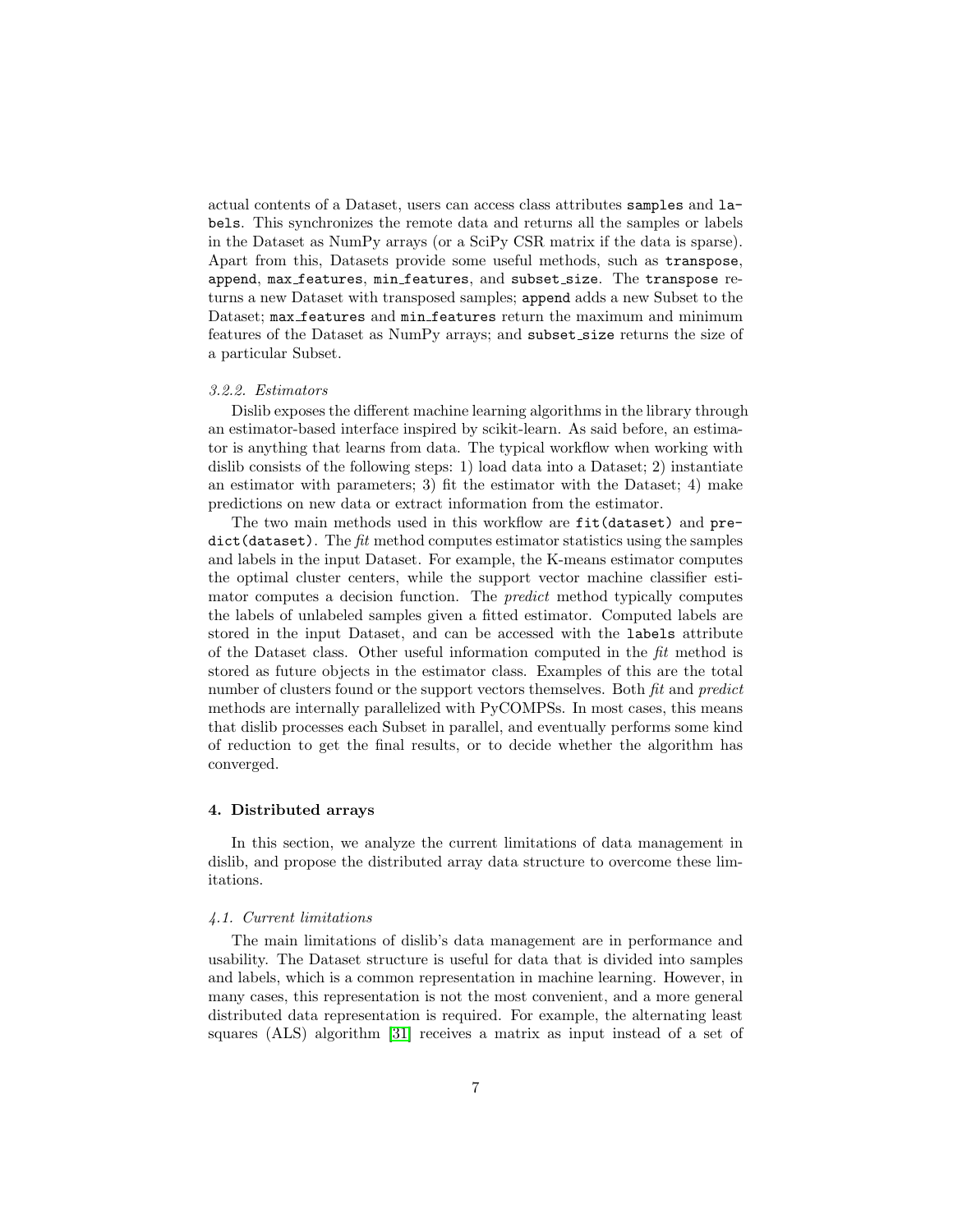samples and labels. The current implementation of the fit method of ALS in dislib takes a Dataset as input parameter, and treats the samples as the input matrix while ignoring the labels. This is an abuse of the Dataset structure that would be avoided with a more general distributed data structure.

In addition to this, machine learning algorithms that treat the input samples as a matrix, such as ALS, often perform matrix operations as part of the fitting process. This includes matrix multiplication, matrix decomposition, or the transpose. These operations are not easy to define in the Dataset abstraction as it is not clear what the resulting labels should be. Moreover, some machine learning algorithms might need to perform certain operations on the labels instead of on the samples. The Dataset abstraction can only provide this type of functionality by duplicating methods in its API, such as by providing transpose labels and transpose samples. This makes the Dataset API more complex, and reduces its usability.

Other cases where a more general distributed data structure would result in a more usable interface are in the predict(dataset) and score(dataset) estimator methods. These methods compute and return a value for each sample in a Dataset, and these computed values need to be stored in a distributed way as they might not fit in memory. Since the only distributed data structure in dislib is the Dataset, predict and score can be implemented in two ways: returning a new Dataset containing the computed values in the labels field (with empty samples), or storing the computed values directly in the input Dataset. Currently, dislib implements the second option. However, both solutions are counter-intuitive to the developer and an abuse of the Dataset class.

Apart from these limitations in usability, the design of the Dataset class also limits its performance. On the one hand, Datasets provide parallelization across the vertical axis only. This means that operations that need to access elements in various Subsets are less efficient than operations that access samples in one Subset. For example, computing the norm of each sample can be done in parallel by creating one task per Subset. However, computing the summation of all samples requires one task per Subset and a reduction to merge the partial sums. Figure [3](#page-8-0) illustrates the difference in the computation of the norm and the summation of samples in a Dataset.

On the other hand, the internal structure of Datasets reduces the performance of certain operations. For example, transposing the samples in a Dataset requires dividing each Subset into  $N$  parts, and then merging these parts into the new Subsets of the transposed Dataset. This process requires  $N^2 + N$  tasks in total, and would be much more efficient if Datasets were divided in square blocks instead of subsets of samples.

Finally, Dataset operations that redistribute samples among Subsets, such as shuffle, currently require around  $N^2$  tasks, where N is the number of Subsets. This could be improved by using some of PyCOMPSs latest features that were not available when Datasets were designed.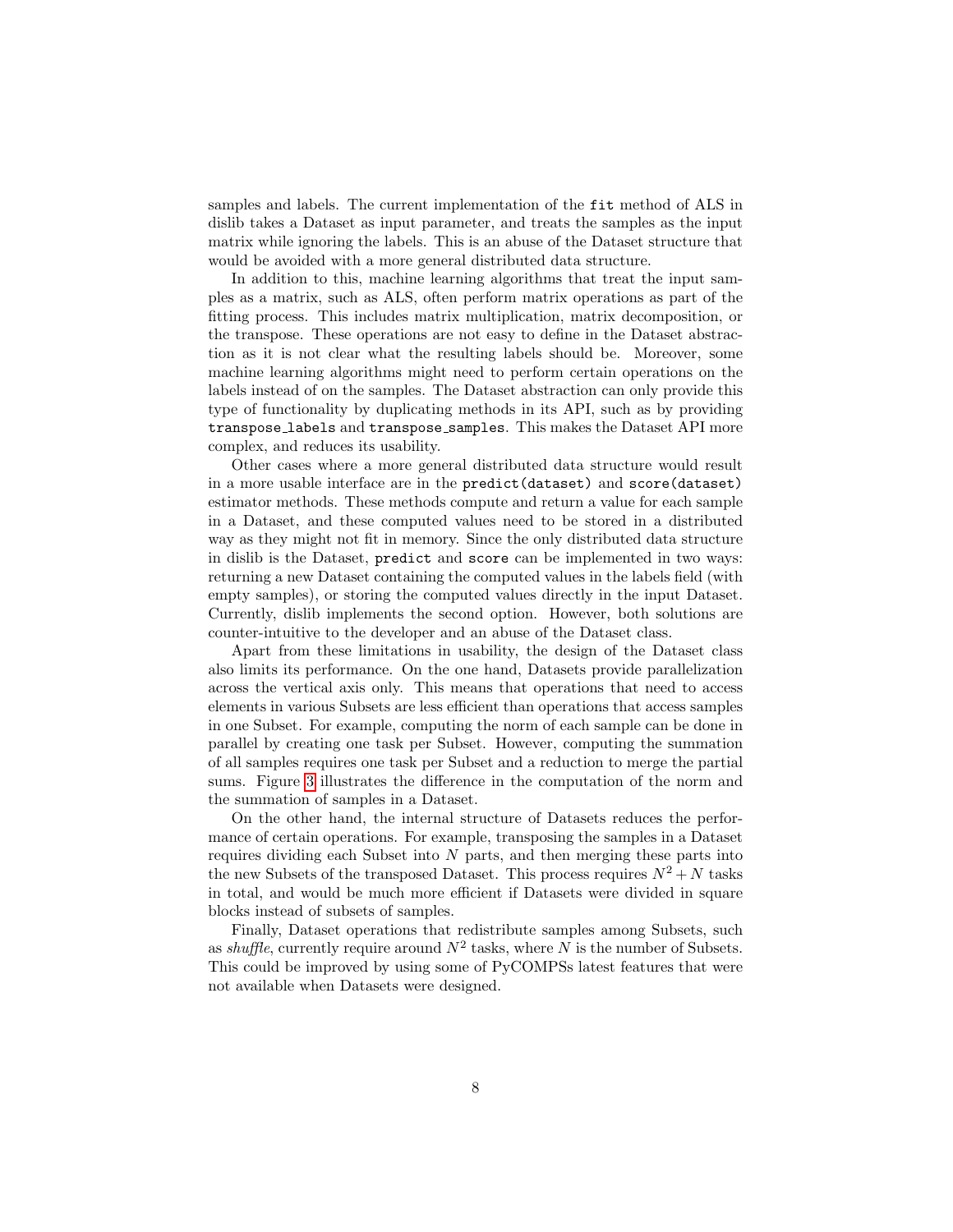<span id="page-8-0"></span>

Figure 3: Computation of the norm and the summation of samples in a Dataset.

# 4.2. Proposed design

<span id="page-8-1"></span>We address the current limitations of dislib data management with a new distributed data structure called distributed array or ds-array. A ds-array is a 2-dimensional data structure that is divided in blocks. Similar to Subsets in a Dataset, blocks in a ds-array are not stored in local memory, but distributed in the memory of all the available nodes. Blocks are NumPy arrays or SciPy CSR matrices depending on the type of data used to initialize the ds-array. Figure [4](#page-8-1) shows the internal structure of a ds-array as opposed to the structure of a Dataset shown in Figure [2.](#page-5-0)

| ds-array |  |
|----------|--|
|          |  |
|          |  |
|          |  |
|          |  |

Figure 4: Internal representation of a distributed array (each 3x3 square represents a block).

The design of ds-arrays does not make any assumptions on the characteristics of the data stored in them. This means that ds-arrays can be used both for samples, labels, and any other data that needs to be stored in a distributed way. For example, a set of N samples of M features can be represented with a ds-array of total size  $N \times M$  divided in blocks of size  $P \times Q$  where  $P \leq N$  and  $Q \leq M$ .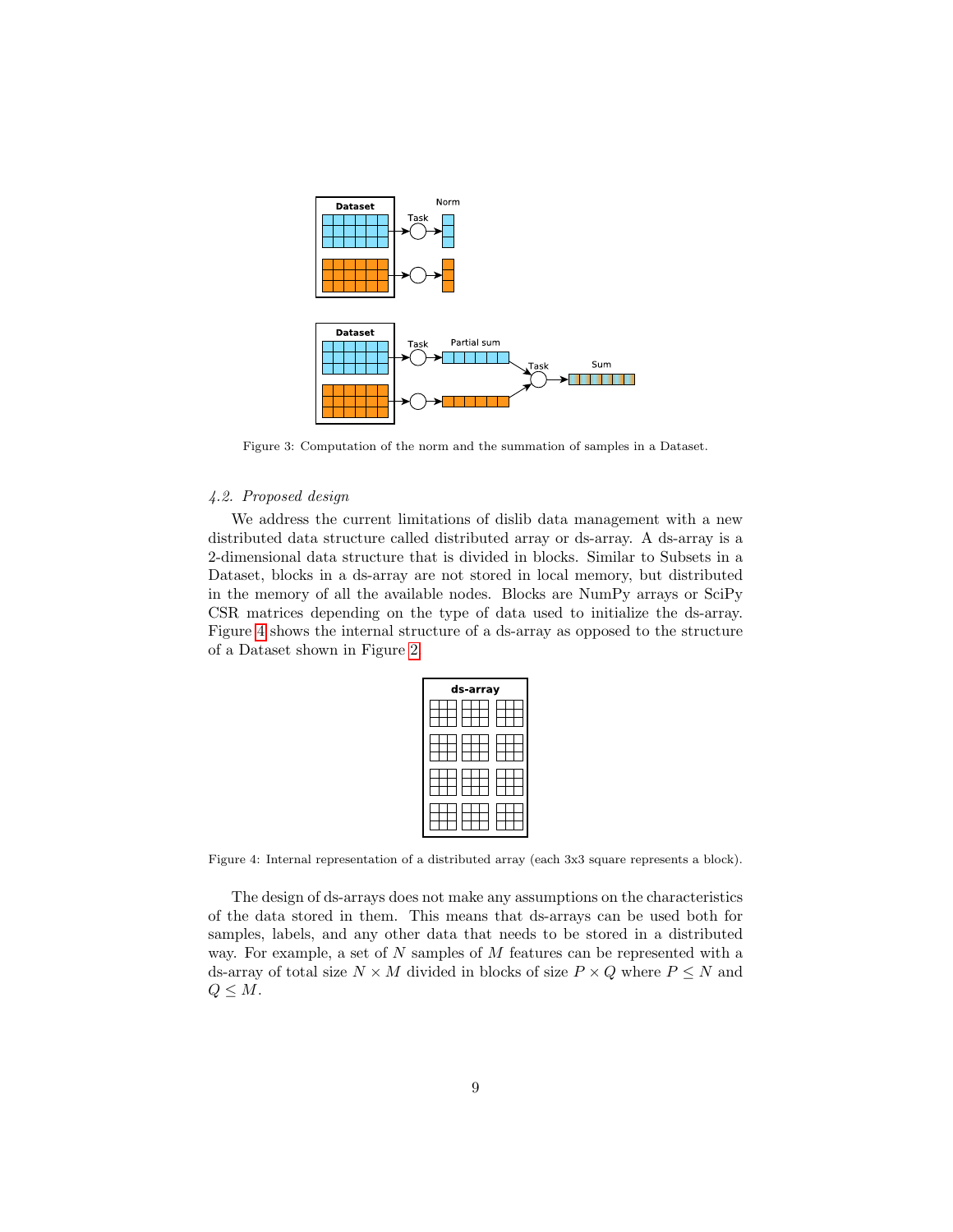# <span id="page-9-0"></span>4.2.1. Internal implementation

The ds-array data structure mainly consists of a list of lists of blocks. The block at position  $(i, j)$  on this list of lists represents the block at row i and column j on the ds-array. Since blocks are stored remotely, developers cannot access data directly. Instead, blocks are represented with future objects, and their actual is only accessible in tasks, or by explicitly retrieving the data.

In order to internally parallelize ds-arrays, we make extensive use of two data types that have been recently added to PyCOMPSs: COLLECTION IN and COLLECTION OUT. These data types can be used to define lists as input or output parameters of tasks. PyCOMPSs then treats each element of these lists as an independent object in terms of computing data dependencies between tasks. This allows the creation of tasks with a variable number of inputs and outputs, which is useful for tasks that take or generate multiple ds-array blocks.

#### 4.2.2. Array creation

Like Datasets, ds-arrays can be created by reading data from a file, or by using an array creation routine, such as random array, which creates a ds-array containing random data. Array creation routines take the block size as input parameter to allow developers to manage how the array is distributed. All blocks are created with the same size except from the rightmost blocks and the blocks at the bottom, which can be smaller if the total size of the array is not divisible by the defined block size. Functions that create a ds-array from a file typically spawn one task per row of blocks because files are parsed line by line. Other functions, such as random array, might spawn one task per block. In this way, ds-arrays are created in parallel and directly stored among the available resources.

# 4.2.3. Array interface

The interface of ds-arrays is based on NumPy and includes indexing and other useful operations. This interface allows developers to interact with the ds-array as if it was stored in local memory.

Ds-arrays provide various forms of indexing that are expressed with square brackets (i.e,  $A[\ldots]$ ) and that are used to retrieve a subset of elements in the array. For example,  $A[10:100]$  retrieves rows from 10 to 100 from ds-array A. Ds-arrays also provide element-wise algebraic operators, such as the power operator (expressed as A\*\*2), and matrix operations like the transpose or the multiplication. Apart from these, ds-arrays also provide a collect method that retrieves the actual contents of the array from the remote nodes. This method synchronizes and merges the different blocks of the ds-array and returns an equivalent NumPy array.

All the operations on ds-arrays are performed in parallel and return a new transformed ds-array. This allows the concatenation of multiple operations in a similar way to NumPy, and enables writing mathematical expressions that are automatically parallelized with PyCOMPSs. For example, the following Python code: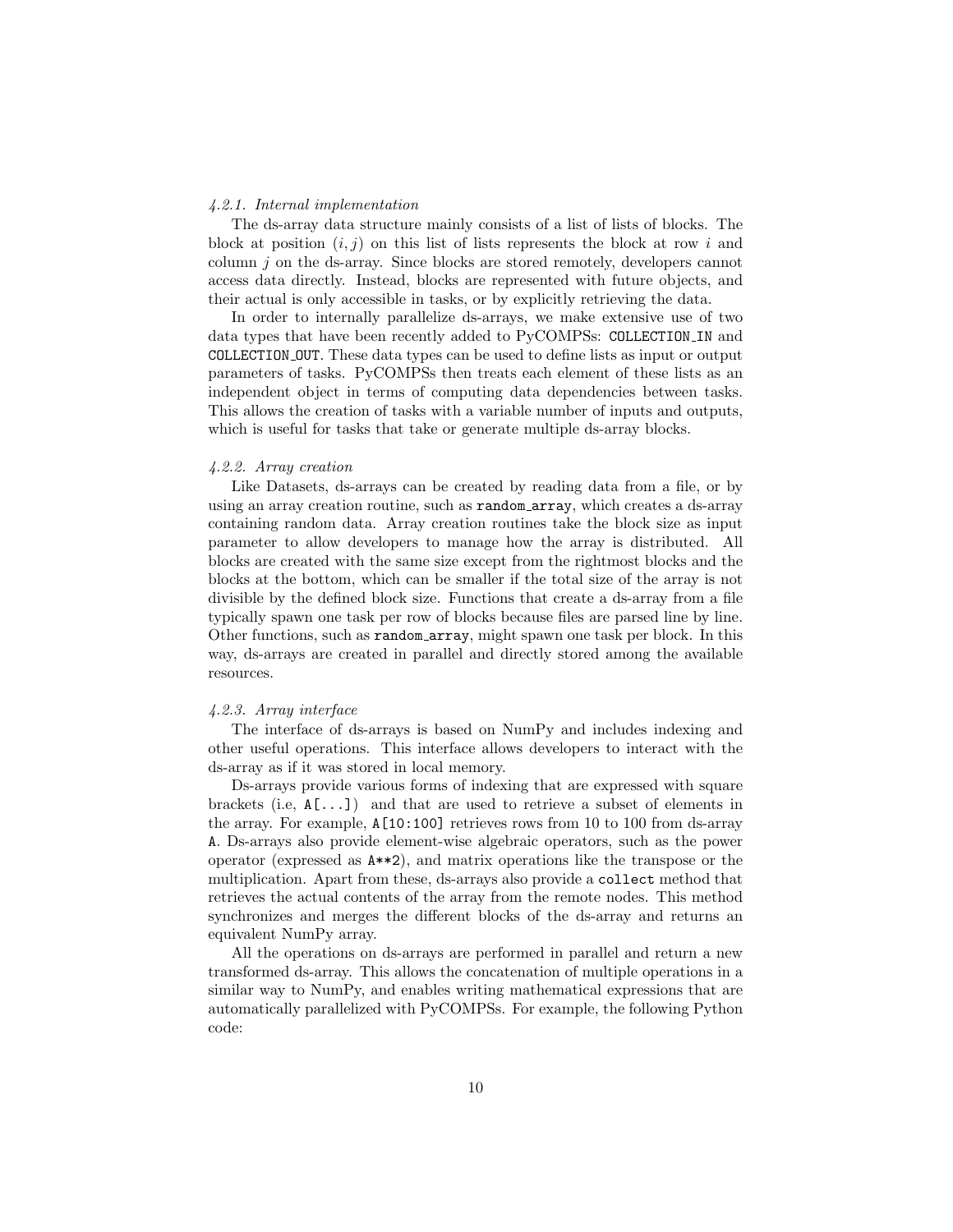# (w.transpose().norm(axis=1) \*\* 2).sqrt()

where **w** is a ds-array, defines the mathematical expression  $\sqrt{\|w^T\|_2^2}$  and runs automatically in parallel.

# 4.3. Addressing current limitations

Distributed arrays address dislib limitations (see Section [4.1\)](#page-6-1) in various ways. The ds-array interface is based on NumPy, which is a widely used Python library. This makes ds-arrays easy to use to people already familiar with NumPy, and facilitates the parallelization of already existing NumPy applications.

In addition to this, ds-arrays provide a general data representation that is not limited to samples and labels. This simplifies dislib's estimator interface, and makes it more usable. The  $fit(dataset)$  method becomes  $fit(x,$ y), where x and y are ds-arrays representing samples and labels respectively. This definition is more consistent with scikit-learn, and thus easier to understand by many Python developers. Moreover, other estimator methods, such as score(dataset) and predict(dataset), can be defined as score(x, y) and  $predict(x, y)$ , and implemented such that they return a new ds-array that represents the computed data. This is much more intuitive than returning a Dataset with empty samples or filling up the labels of the input Dataset.

In terms of performance, dividing ds-arrays in blocks of variable size has several advantages. On the one hand, ds-arrays provide parallelization across both axes. This improves the performance of some operations, such as the summation of rows. Figure [5](#page-11-0) shows how this operation is implemented in ds-arrays. Each task takes three blocks (i.e., one column of blocks) to generate a sum ds-array. As it can be seen, ds-arrays allow for a more efficient implementation of this kind of operations than Datasets (see Figure [3\)](#page-8-0) due to the fact that the ds-array is divided both vertically and horizontally. An equivalent implementation with Datasets would require to load all Subsets into memory, which might not be feasible. Finally, another advantage of ds-arrays is that the resulting sum can be stored in a new ds-array that can be used to perform additional computations.

Dividing ds-arrays in blocks also provides performance improvements in other operations. One of these operations is the transpose, which can be computed by transposing each block in parallel, and then rearranging the list of lists of blocks in the ds-array. Transposing a ds-array thus requires one task per block, while transposing a Dataset requires  $N^2 + N$  tasks, where N is the number of Subsets.

Finally, using the collections data type to create tasks with a variable number of inputs and outputs improves the performance of operations that need to redistribute data, such as shuffling. More precisely, the number of tasks required for this type of operations is 2N with collections and  $N^2+N$  without collections, where  $N$  is the number of partitions.

#### <span id="page-10-0"></span>5. Experimental evaluation

In this section, we analyze the performance of ds-arrays compared to Datasets. In our analysis, we use two data operations and two machine learning models.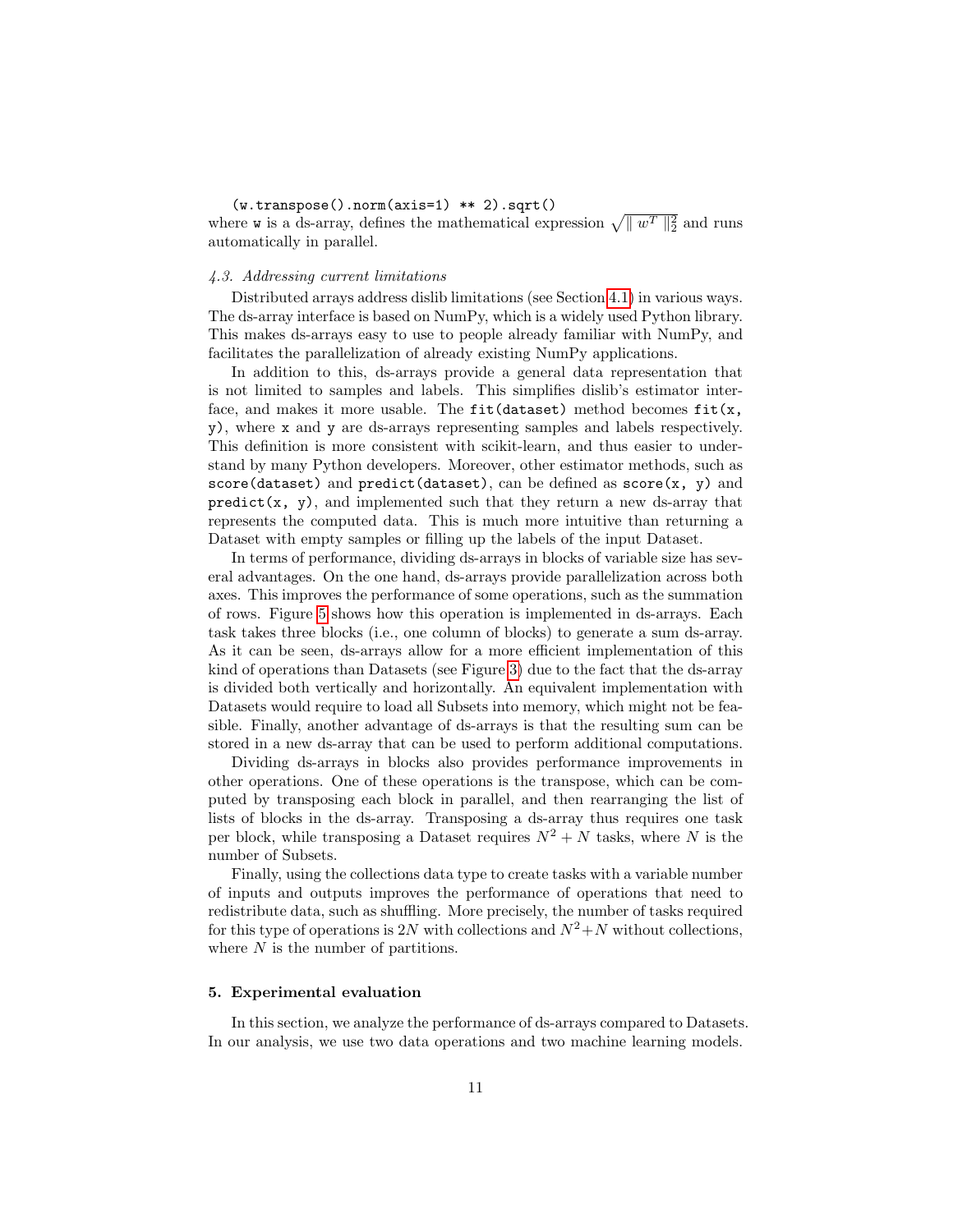<span id="page-11-0"></span>

Figure 5: Implementation of the summation of rows in a ds-array.

The two data operations are the transpose and shuffle, and the models are Kmeans clustering and alternating least squares (ALS). We choose the transpose, shuffle and ALS because they represent different examples on how ds-arrays can improve performance over Datasets. We use K-means as an example of an algorithm that is not affected by the underlying data representation.

# 5.1. Testbed

Our experiments are run on the MareNostrum  $4$  supercomputer<sup>[1](#page-11-1)</sup>. Each MareNostrum 4 node has two Intel Xeon Platinum 8160 24C at 2.1 GHz chips with 24 cores each, and 96GB of memory. Nodes run Linux, are interconnected through an Intel Omni-Path architecture, and have access to a shared GPFS storage system.

# 5.2. Transpose

The transpose is a common operation that is required to solve numerous problems. In dislib, the ALS algorithm transposes the input Dataset, which is viewed as a matrix, to be able to access both rows and columns in an efficient way. This is needed because Datasets do not provide efficient access to columns as discussed in Section [4.1.](#page-6-1)

The transpose operation on a Dataset requires partitioning each Subset and merging the partitions to build new Subsets with transposed data. Given a Dataset with N Subsets, this process requires  $N^2$  tasks to divide each Subset into N parts, and N more tasks to merge these parts into new Subsets. In total,  $N^2 + N$  tasks are required. The complexity of transposing a Dataset is caused by the need of maintaining data divided in Subsets.

<span id="page-11-1"></span><sup>1</sup>https://www.bsc.es/marenostrum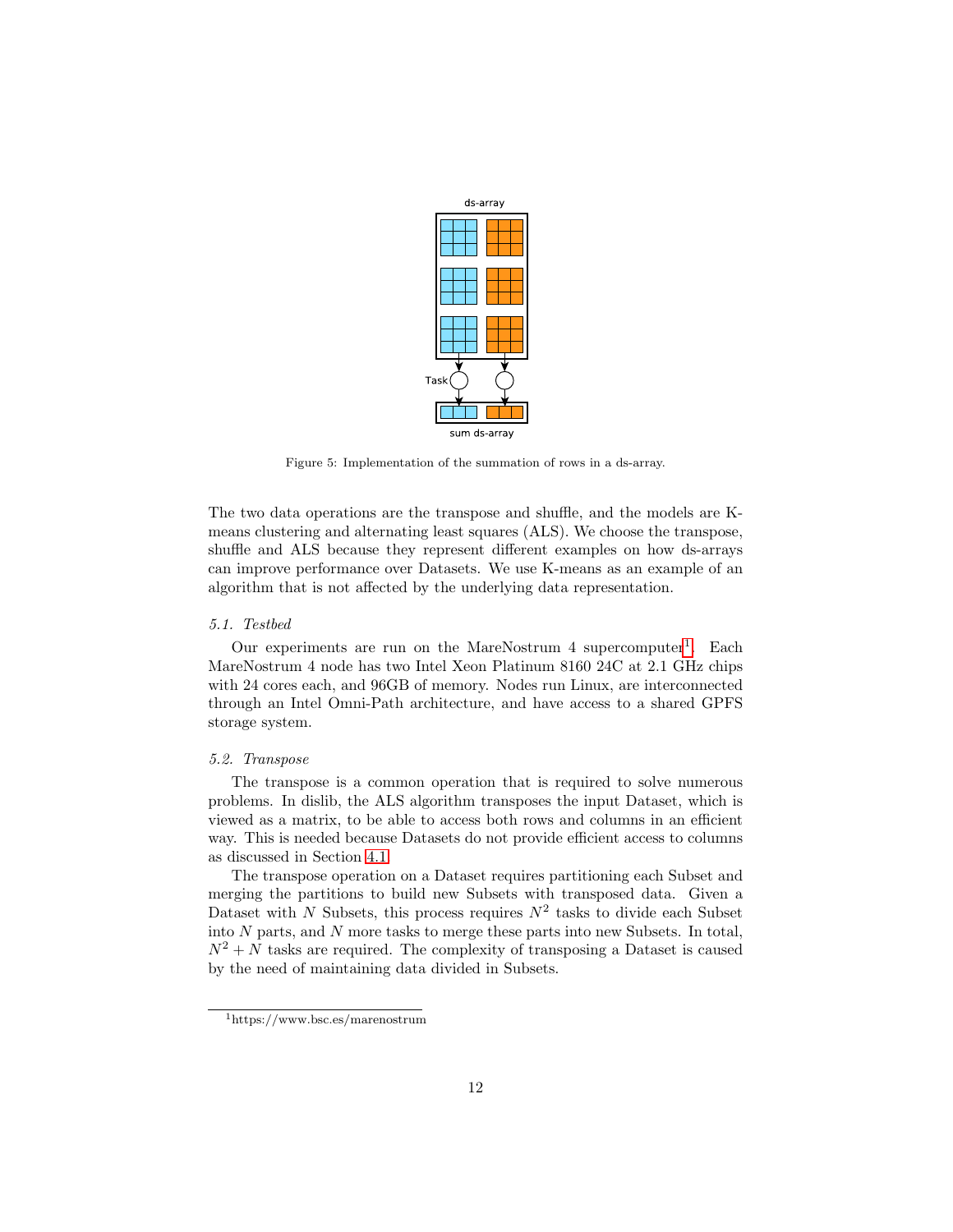<span id="page-12-0"></span>

Figure 6: Execution times and speedup of transpose using Datasets and ds-arrays.

In contrast to this, transposing a ds-array is less complex because it stores data in square blocks of an arbitrary size. Transposing a ds-array can be achieved by transposing each row of blocks, and then reorganizing the blocks in the ds-array such that block  $(i, j)$  becomes block  $(j, i)$ . That is, given a ds-array with  $N \times M$  blocks, the transpose requires only N tasks, and the transposed ds-array has  $M \times N$  blocks.

The transpose operation is a good example on how the internal organization of Datasets can limit performance. Figure [6](#page-12-0) shows strong and weak scalability of the transpose operation using Datasets and ds-arrays. For strong scalability, we use 46,080 samples of 46,080 features, Datasets with 1,536 Subsets, and ds-arrays with  $1,536\times1$  blocks. We use the Dataset execution with 48 cores as baseline to compute speedup. For weak scalability, we use 500 samples per core with 100,000 features, Datasets with 1 Subset per core, and ds-arrays with  $N_{cores}\times1$  blocks (i.e., one block of rows per core). Reported times are the mean of 10 executions, and in the experiments with Datasets, missing data points are because of memory issues due to handling a large number of tasks and resources.

We see that there is a significant improvement in performance when using ds-arrays. More precisely, ds-arrays reduce execution times by up to 99%. Going from 4.5 hours to 7 seconds in the strong scalability case, and from 1.5 hours to 14 seconds in the weak scalability case with 768 cores. In terms of speedup, we see very poor strong scalability both for Datasets and ds-arrays. In the case of ds-arrays, this is because execution times are too low to allow for any improvement when increasing the number of cores. Ds-arrays also show better weak scalability than Datasets. However, ds-arrays also show a performance degradation as we increase the number of cores. This is because PyCOMPSs scheduling overhead is proportional to the number of cores and tasks, and the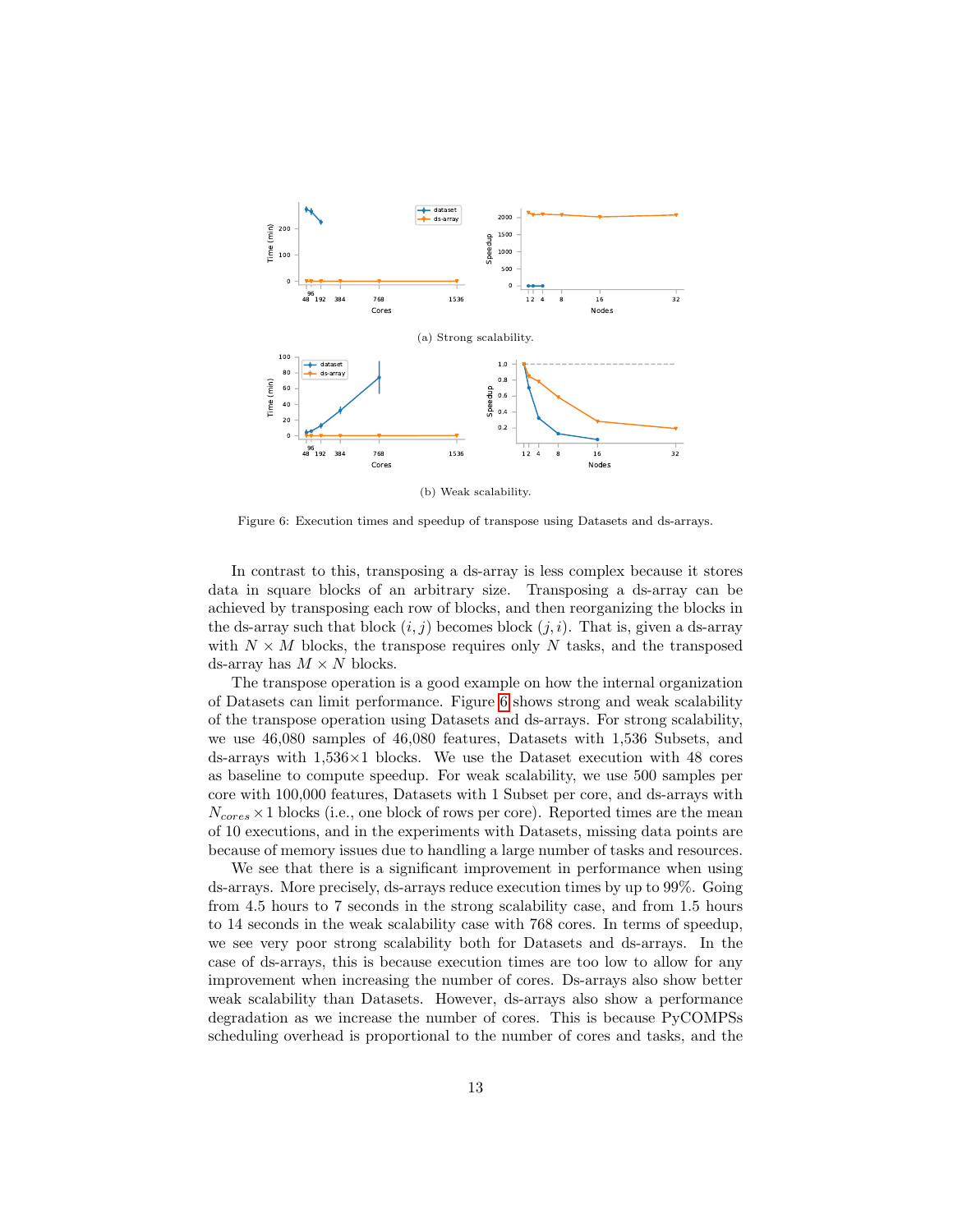<span id="page-13-0"></span>

Figure 7: Execution times and speedup of ALS using Datasets and ds-arrays.

transpose tasks have very fine granularity. Experiments with a bigger problem yield better scalability results for ds-arrays, but are intractable when using Datasets, and thus cannot be used in this performance comparison.

# 5.3. Alternating least squares

ALS is a matrix factorization method that has proven to be very useful for collaborative filtering refzhuo08, which can be applied to build recommendation systems. Dislib's current implementation of ALS treats samples in a Dataset as a matrix, and alternates accesses to its rows and columns. Since Datasets are divided in Subsets (i.e., by blocks of rows), access to arbitrary columns cannot be done efficiently. The current implementation of ALS creates a transposed copy of the input Dataset to be able to efficiently access its columns. This doubles the amount of memory used and introduces computation overhead.

In contrast to this, ds-arrays provide efficient access to both rows and columns because ds-arrays can be partitioned in blocks of an arbitrary size. This eliminates the need for the transposed copy of the input ds-array. The ALS algorithm is another example on how a more convenient distributed data structure can improve performance and reduce computational complexity.

Figure [7](#page-13-0) shows execution times and speedup of ALS using Datasets and ds-arrays. We use the Netflix Prize data set as input [\[32\]](#page-19-5), which is a publicly available data set of movie ratings containing 17,770 rows (ratings) and 480,189 columns (users). The total number of ratings is 100,480,507 as the data set is extremely sparse. We use Datasets with 192 Subsets and ds-arrays of  $192 \times 192$ blocks. Reported times correspond to the mean over 10 executions.

Ds-arrays show better scalability than Datasets, and are faster when using a large number of cores. This is because ALS does not need to perform a transpose when using ds-arrays. As seen before, the transpose operation has poor scalability in the number of resources. However, ds-arrays are slower than Datasets when using a small number of cores. The reason for this is the high number of blocks in ds-arrays compared to the number of Subsets in Datasets. We divide ds-arrays in  $192 \times 192$  blocks, which results in 36,864 blocks in total, while Datasets are divided in just 192 Subsets. This enables efficient access to columns in the case of ds-arrays, but also introduces the overhead of handling a much larger number of partitions. This increases individual task scheduling time and can add up to minutes over the whole execution.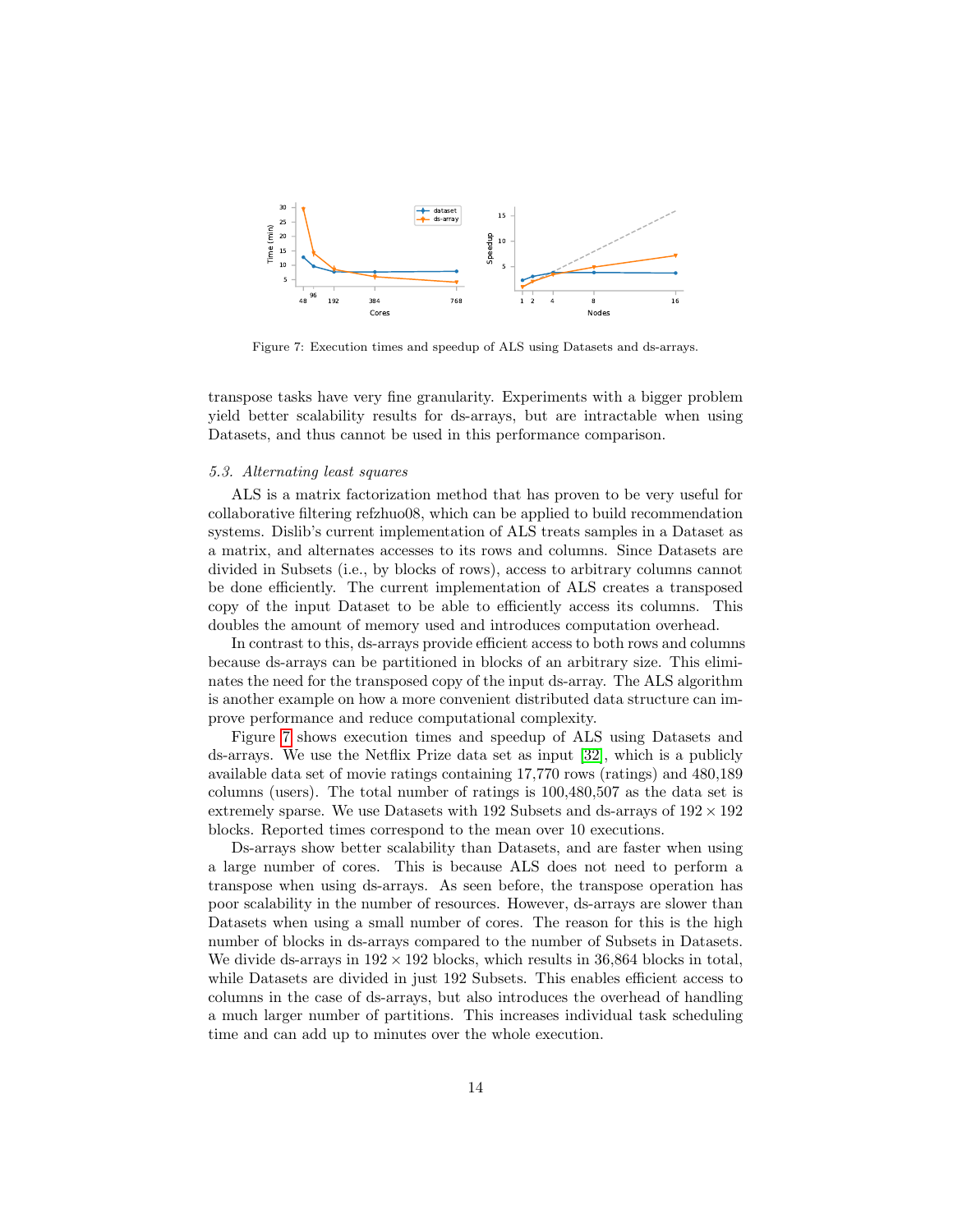<span id="page-14-0"></span>

Figure 8: Weak scalability of shuffle using Datasets and ds-arrays.

#### 5.4. Shuffle

The idea of the shuffle operation is to randomly redistribute samples across different Subsets. As this is extremely costly, the original implementation of shuffle in dislib performs a less expensive pseudo shuffle that is sufficient for most use cases. Given a Dataset with  $N$  Subsets of size  $S$ , the shuffle algorithm splits each Subset into  $N$  random parts, and creates  $N$  new Subsets by merging one part from each original Subset. If the number of Subsets  $N$  is greater than their size  $S$ , each original Subset is distributed among  $S$  new Subsets in a way that the final shuffled N Subsets are also of size S. The number of tasks required to shuffle a Dataset is  $N \cdot min(N, S) + N$ .

In contrast to this, shuffling the rows of a ds-array requires less tasks thanks to the use of PyCOMPSs collections (see Section [4.2.1\)](#page-9-0). The collection parameter is used to define multiple inputs or outputs in tasks, and thus, simplifies the process of redistributing one partition into N new partitions. Given a ds-array of  $N \times M$  blocks, pseudo shuffling its rows requires 2N tasks.

The best way to evaluate how the difference in the number of tasks affects performance is to analyze weak scalability as with the transpose operator. Figure [8](#page-14-0) shows weak scalability of shuffle when using Datasets and ds-arrays. In the experiments, we use 300 samples of 2 features per core, Datasets with one Subset per core, and ds-arrays of  $N_{cores} \times 1$  blocks. As in previous experiments, reported times are the mean of 10 executions.

We see that shuffle is much faster with ds-arrays than with Datasets as we increase the number of cores and partitions. This is consistent with the fact that the number of tasks when using Datasets grows much faster with the number of partitions than when using ds-arrays. When using 1,536 cores, the performance improvement is of around 60%, and we expect this improvement to be more significant in scenarios with larger partitions and more number of cores.

Both Datasets and ds-array show limited speedup as the number of cores increases. This is because shuffle is a costly operation that grows in complexity as we increase the number of partitions, and because the operation consists of a large number of short tasks. This overloads PyCOMPSs' scheduler, especially when there is also a large number of computational resources.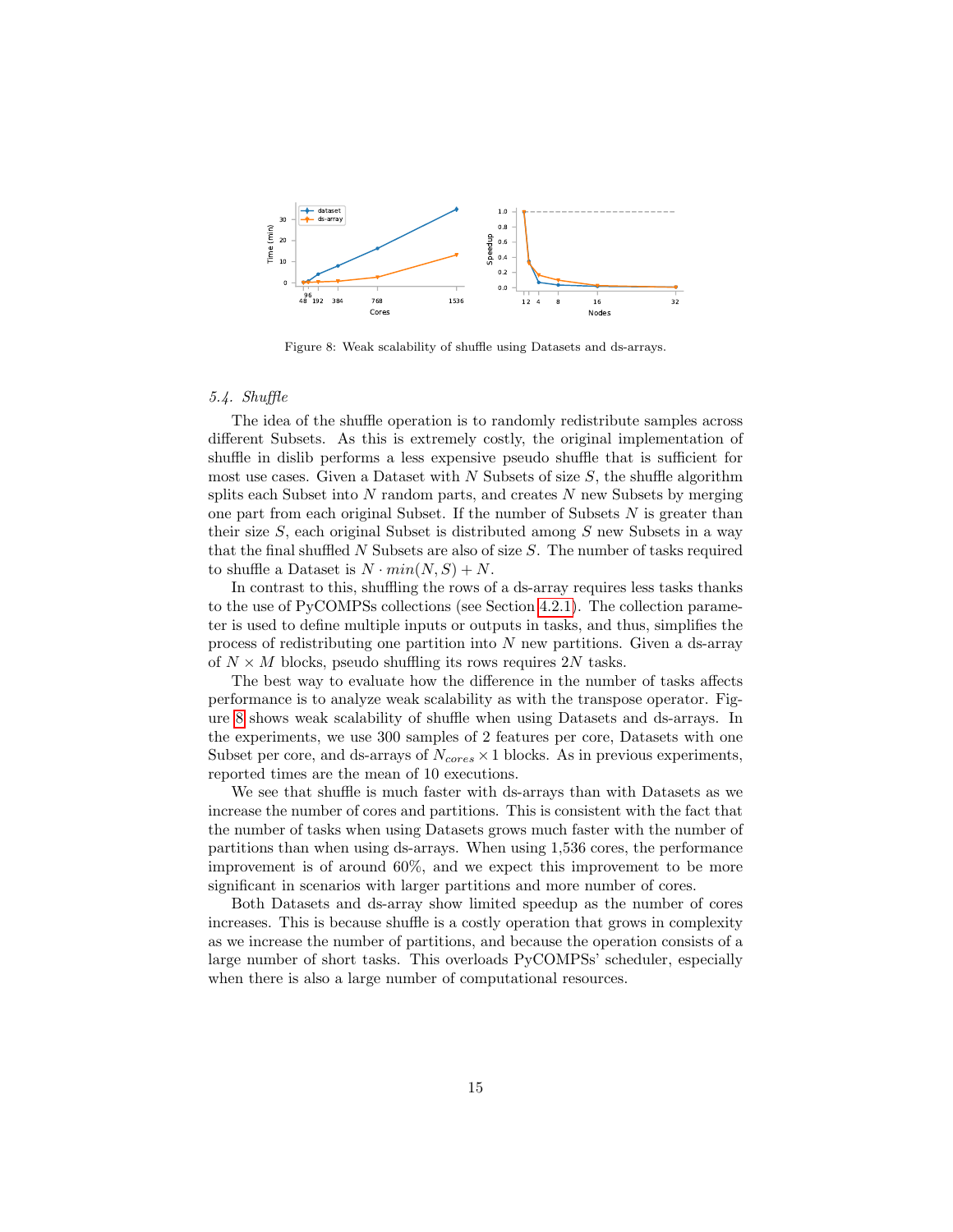# 5.5. K-means

K-means [\[33\]](#page-19-6) is a well-known clustering algorithm. We use K-means as an example of an algorithm that is not affected by the underlying data representation and an algorithm that is used for large data sets [\[34\]](#page-19-7). Given a set of samples or data points, K-means first randomly places a predefined number of cluster centers, and then optimizes the location of these centers by computing the mean of the samples closer to each of them in an iterative process. The current implementation of K-means in dislib computes this mean in parallel by first computing partial sums on each Subset, and then carrying out a reduction. Kmeans with ds-arrays follows the same parallelization strategy, and thus, there should be no significant differences in performance between Datasets and dsarrays when running K-means. Figure [9](#page-15-0) shows execution times and speedup of K-means with Datasets and ds-arrays. We run the algorithm with around 50 million randomly generated samples of 1,000 features divided in 1,536 partitions.

<span id="page-15-0"></span>

Figure 9: Strong scalability of K-means using Datasets and ds-arrays.

We can see that the difference in performance between Datasets and dsarrays is not significant. This is consistent with the fact that the improvements in ds-arrays do not have a direct impact on K-means due to the characteristics of the algorithm. Moreover, this shows that ds-arrays do not have a negative impact on performance as a result of changes in the internal organization of the data.

## 5.6. Discussion

Our experiments show that ds-arrays are more efficient than Datasets, and can improve execution time from hours to seconds in some cases. This performance improvement is due to a more flexible internal organization, as well as the use of collection parameters in tasks, which greatly simplify certain workflows. The differences in performance between ds-arrays and Datasets increase with the number of cores and data partitions. This means that ds-arrays scale better, and allow the processing of larger data sets with a larger number of resources. This is most noticeable in the transpose case, where the problem becomes unfeasible very fast using Datasets, but can be computed in seconds using ds-arrays.

Our experiments also show that performance decreases as we increase the number of data partitions both in Datasets and ds-arrays. This can outweigh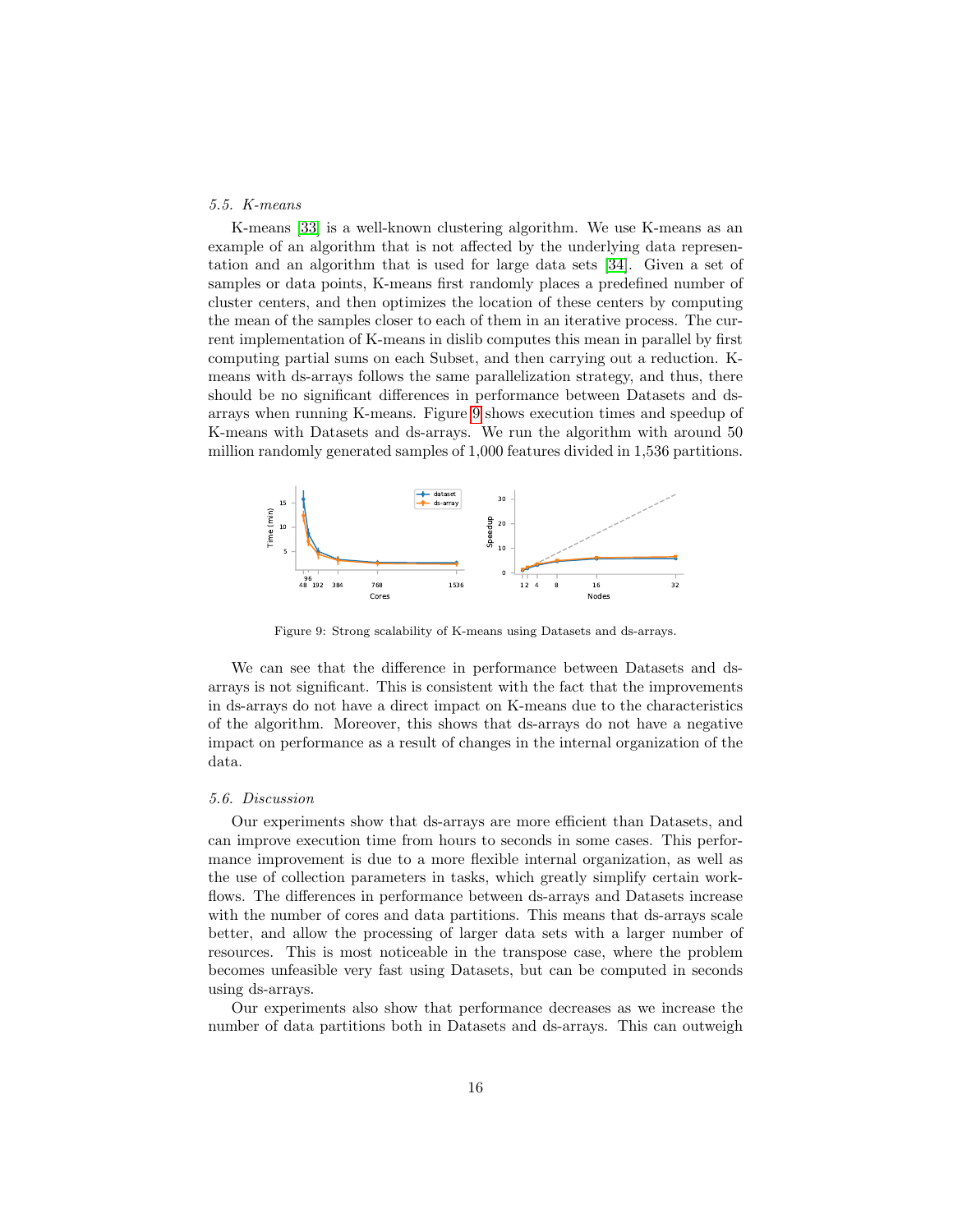ds-arrays' performance improvements that result from a more flexible data partitioning, like in the ALS case. However, this performance reduction is not as significant as the improvement obtained in other cases, and becomes irrelevant as we increase the number of cores. Moreover, as seen in the experiments with K-means, ds-arrays show similar performance to Datasets when using the same number of partitions in cases where the algorithm does not take advantage of ds-array's advantages. This means that ds-arrays achieve the same performance as Datasets in the worst case, while being two orders of magnitude faster in the best case.

# <span id="page-16-1"></span>6. Conclusions

In this paper, we present a new distributed data structure for dislib called distributed array (ds-array). Distributed arrays overcome several limitations of dislib's current main data structures (Datasets and Subsets), including the lack of usability and flexibility, a counter-intuitive API, and limited performance and scalability. Ds-arrays are a more generic data abstraction than Datasets and provide a NumPy-like API that is more intuitive to Python developers. Ds-arrays internal structure also makes them more flexible than Datasets, simplifies dislib's API, and improves performance in various ways. Our experiments show that ds-arrays can greatly speed up the computation of certain algorithms, and can reduce execution time from hours to seconds. This performance improvement is more significant as we increase the number of cores and data partitions, which makes ds-arrays a better suited data structure for dealing with large data sets in large scale distributed platforms.

Finally, ds-arrays extend dislib's functionality to common mathematical operations, such as matrix multiplication and decomposition, in a more natural way than using Datasets. This makes dislib a distributed version of the combination of NumPy and scikit-learn, and brings dislib closer to other existing approaches, like Dask and Dask-ML, with the advantage of providing better performance and scalability when dealing with extremely large data sets and a large number of computational resources [\[13\]](#page-17-11).

#### Acknowledgements

This work has been supported by the Spanish Government (SEV2015-0493), by the Spanish Ministry of Science and Innovation (contract TIN2015-65316-P), by Generalitat de Catalunya (contract 2014-SGR-1051). The research leading to these results has also received funding from the collaboration between Fujitsu and BSC (Script Language Platform).

## References

<span id="page-16-0"></span>[1] S. Cass, The Top Programming Languages 2019, IEEE Spectrum (2019).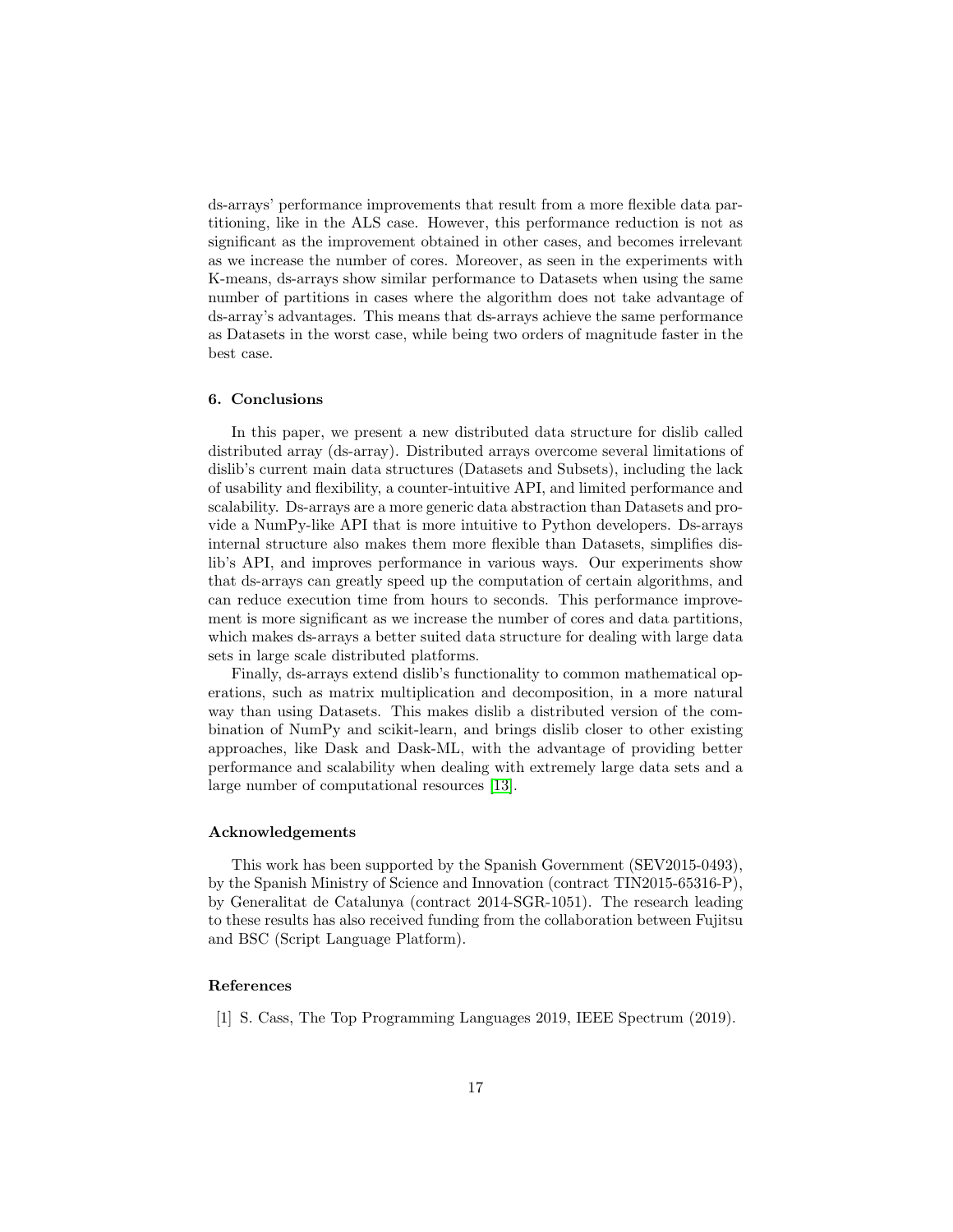- <span id="page-17-0"></span>[2] D. Beazley, P. Lomdahl, Feeding a large-scale physics application to Python (1997).
- <span id="page-17-1"></span>[3] K. Hinsen, The Molecular Modeling Toolkit: a case study of a large scientific application in Python, in: Proceedings of the 6th International Python Conference, 1997, pp. 29–35.
- <span id="page-17-2"></span>[4] S. van der Walt, S. C. Colbert, G. Varoquaux, The NumPy Array: A Structure for Efficient Numerical Computation, Computing in Science & Engineering 13 (2) (2011) 22.
- <span id="page-17-3"></span>[5] W. McKinney, Data Structures for Statistical Computing in Python, in: Proceedings of the 9th Python in Science Conference, 2010, pp. 51–56.
- <span id="page-17-4"></span>[6] F. Pedregosa, G. Varoquaux, A. Gramfort, V. Michel, B. Thirion, O. Grisel, M. Blondel, P. Prettenhofer, R. Weiss, V. Dubourg, J. Vanderplas, A. Passos, D. Cournapeau, M. Brucher, M. Perrot, Edouard Duchesnay, Scikit- ´ learn: Machine Learning in Python, Journal of Machine Learning Research 12 (Oct) (2011) 2825–2830.
- <span id="page-17-5"></span>[7] A. Castro-Ginard, C. Jordi, X. Luri, et al., Hunting for open clusters in Gaia DR2: 582 new open clusters in the Galactic disc, A&A 635 (2020).
- <span id="page-17-6"></span>[8] M. Nauman, H. Ur Rehman, G. Politano, A. Benso, Beyond Homology Transfer: Deep Learning for Automated Annotation of Proteins, Journal of Grid Computing 17 (2) (2019) 225–237.
- <span id="page-17-7"></span>[9] M. W. Libbrecht, W. S. Noble, Machine learning applications in genetics and genomics, Nature Review Genetics 16 (6) (2015) 321–332.
- <span id="page-17-8"></span>[10] P. Qian, K. Xu, T. Wang, Q. Zheng, H. Yang, A. Baydoun, J. Zhu, B. Traughber, R. F. Muzic, Estimating CT from MR Abdominal Images Using Novel Generative Adversarial Networks, Journal of Grid Computing 18 (2020) 211–226.
- <span id="page-17-9"></span>[11] X. Meng, J. Bradley, B. Yavuz, E. Sparks, S. Venkataraman, D. Liu, J. Freeman, D. Tsai, M. Amde, S. Owen, D. Xin, R. Xin, M. J. Franklin, R. Zadeh, M. Zaharia, A. Talwalkar, MLlib: Machine Learning in Apache Spark, The Journal of Machine Learning Research 17 (1) (2016) 1235–1241.
- <span id="page-17-10"></span>[12] D. developers, [Dask-ML](https://dask-ml.readthedocs.io) (2017). URL <https://dask-ml.readthedocs.io>
- <span id="page-17-11"></span>[13] J. Alvarez Cid-Fuentes, S. Solà, P. Alvarez, A. Castro-Ginard, R. M. Badia, dislib: Large Scale High Performance Machine Learning in Python, in: Proceedings of the 15th International Conference on eScience, 2019, pp. 96–105.
- <span id="page-17-12"></span>[14] M. Abadi, et al., TensorFlow: A System for Large-Scale Machine Learning, in: Proceedings of the 12th USENIX Symposium on Operating Systems Design and Implementation, 2016, pp. 265–283.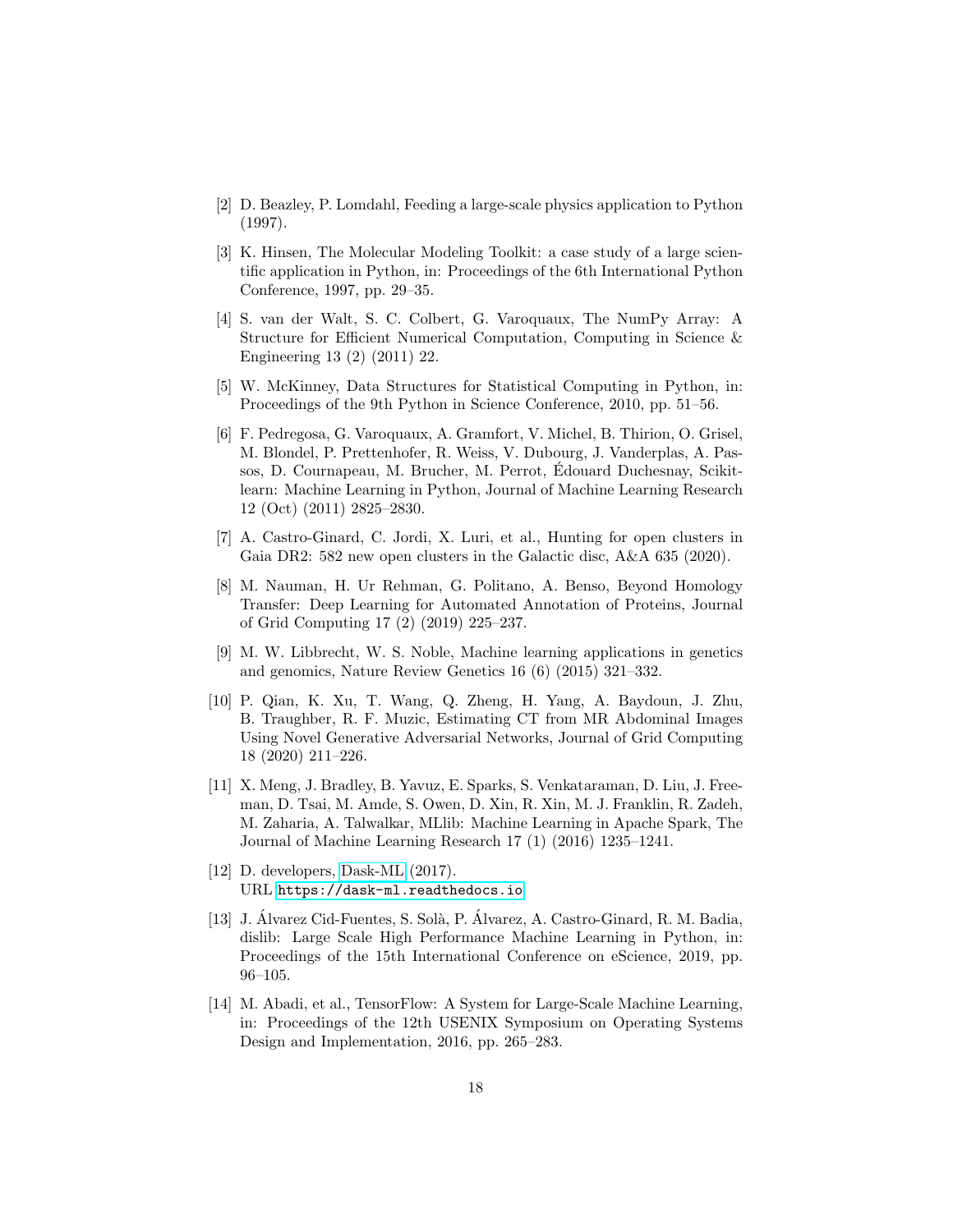- <span id="page-18-0"></span>[15] F. Lordan, E. Tejedor, J. Ejarque, et al., ServiceSs: an interoperable programming framework for the Cloud, Journal of Grid Computing 12 (1) (2014) 67–91.
- <span id="page-18-1"></span>[16] E. Tejedor, Y. Becerra, G. Alomar, A. Queralt, R. M. Badia, J. Torres, T. Cortes, J. Labarta, PyCOMPSs: Parallel Computational Workflows in Python, The International Journal of High Performance Computing Applications 31 (1) (2017) 66–82.
- <span id="page-18-2"></span>[17] P. Virtanen, R. Gommers, T. E. Oliphant, et al., SciPy 1.0–Fundamental Algorithms for Scientific Computing in Python, arXiv e-prints (2019) arXiv:1907.10121.
- <span id="page-18-3"></span>[18] J. Daily, R. R. Lewis, Using the Global Arrays Toolkit to Reimplement NumPy for Distributed Computation, in: Proceedings of the 9th Python in Science Conference, 2011.
- <span id="page-18-4"></span>[19] J. Nieplocha, B. Palmer, V. Tipparaju, M. Krishnan, H. Trease, E. Aprà, Advances, Applications and Performance of the Global Arrays Shared Memory Programming Toolkit, The International Journal of High Performance Computing Applications 20 (2) (2006) 203–231.
- <span id="page-18-5"></span>[20] W. Gropp, E. Lusk, N. Doss, A. Skjellum, A High-performance, Portable Implementation of the MPI Message Passing Interface Standard, Parallel Computing 22 (6) (1996) 789–828.
- <span id="page-18-6"></span>[21] C.-C. Huang, Q. Chen, Z. Wang, R. Power, J. Ortiz, J. Li, Z. Xiao, Spartan: A Distributed Array Framework with Smart Tiling, in: Proceedings of the USENIX Annual Technical Conference, 2015, pp. 1–15.
- <span id="page-18-7"></span>[22] D. D. Team, [Dask: Library for dynamic task scheduling](https://dask.org) (2016). URL <https://dask.org>
- <span id="page-18-8"></span>[23] K. Krajsek, C. Comito, M. Götz, B. Hagemeier, P. Knechtges, M. Siggel, Helmholtz Analytics Toolkit (HeAT) - A Scientific Big Data Library for HPC, in: Proceedings of the Extreme Data Workshop, 2018, pp. 57–60.
- <span id="page-18-9"></span>[24] A. Paszke, S. Gross, F. Massa, et al., PyTorch: An Imperative Style, High-Performance Deep Learning Library, in: Advances in Neural Information Processing Systems 32, 2019, pp. 8026–8037.
- <span id="page-18-10"></span>[25] M. Bauer, M. Garland, Legate NumPy: Accelerated and Distributed Array Computing, in: Proceedings of the International Conference for High Performance Computing, Networking, Storage and Analysis, 2019.
- <span id="page-18-11"></span>[26] M. Bauer, S. Treichler, E. Slaughter, A. Aiken, Legion: Expressing locality and independence with logical regions, in: Proceedings of the International Conference on High Performance Computing, Networking, Storage and Analysis, 2012, pp. 1–11.